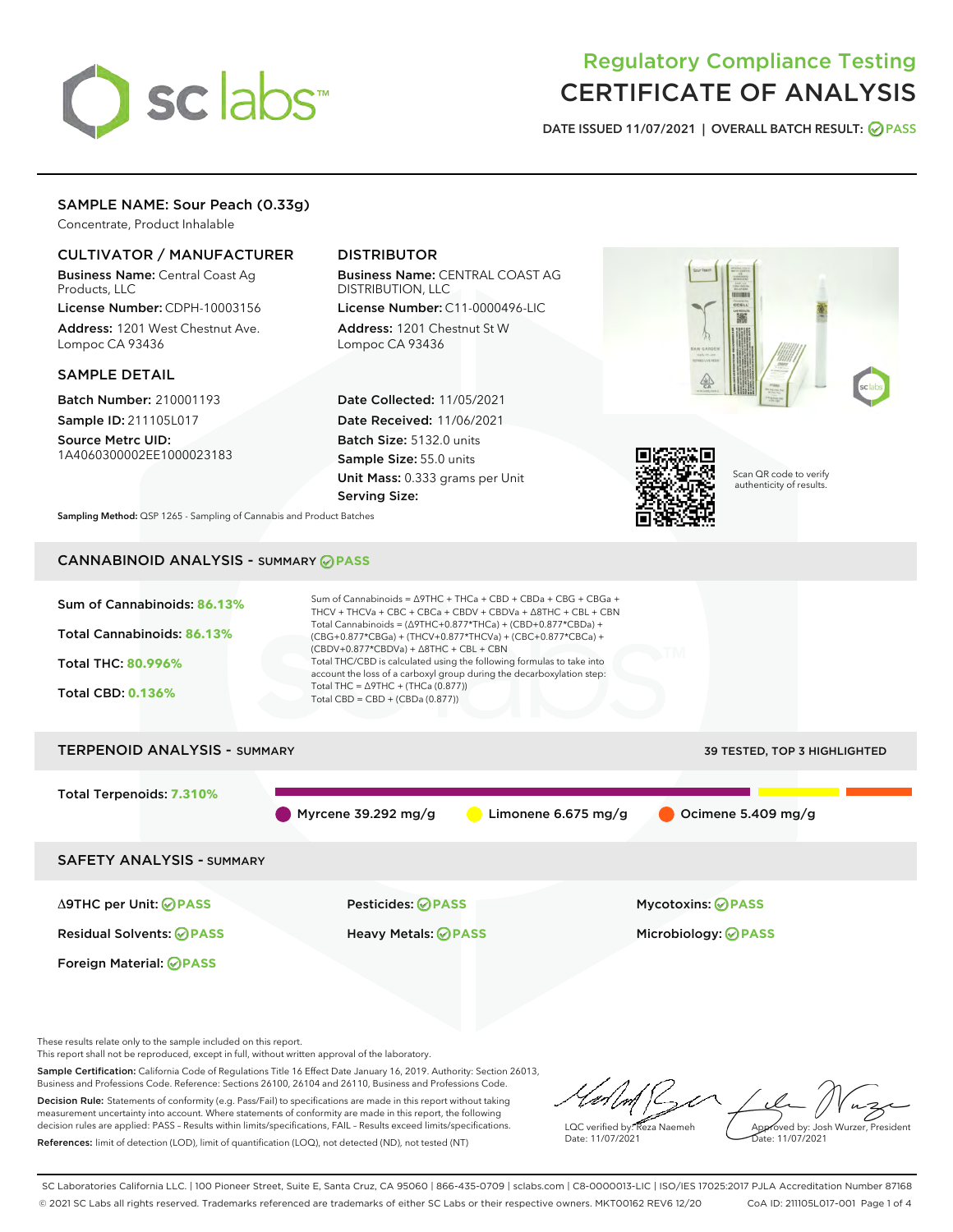



SOUR PEACH (0.33G) | DATE ISSUED 11/07/2021 | OVERALL BATCH RESULT: **○** PASS

#### CANNABINOID TEST RESULTS - 11/06/2021 2 PASS

Tested by high-performance liquid chromatography with diode-array detection (HPLC-DAD). **Method:** QSP 1157 - Analysis of Cannabinoids by HPLC-DAD

#### TOTAL CANNABINOIDS: **86.13%**

Total Cannabinoids (Total THC) + (Total CBD) + (Total CBG) + (Total THCV) + (Total CBC) + (Total CBDV) + ∆8THC + CBL + CBN

TOTAL THC: **80.996%** Total THC (∆9THC+0.877\*THCa)

TOTAL CBD: **0.136%**

Total CBD (CBD+0.877\*CBDa)

TOTAL CBG: 4.19% Total CBG (CBG+0.877\*CBGa)

TOTAL THCV: 0.63% Total THCV (THCV+0.877\*THCVa)

TOTAL CBC: ND Total CBC (CBC+0.877\*CBCa)

TOTAL CBDV: ND Total CBDV (CBDV+0.877\*CBDVa)

| <b>COMPOUND</b>  | LOD/LOQ<br>(mg/g)          | <b>MEASUREMENT</b><br><b>UNCERTAINTY</b><br>(mg/g) | <b>RESULT</b><br>(mg/g) | <b>RESULT</b><br>(%) |
|------------------|----------------------------|----------------------------------------------------|-------------------------|----------------------|
| <b>A9THC</b>     | 0.06/0.26                  | ±27.863                                            | 809.96                  | 80.996               |
| <b>CBG</b>       | 0.06/0.19                  | ±1.651                                             | 41.90                   | 4.190                |
| <b>THCV</b>      | 0.1 / 0.2                  | $\pm 0.31$                                         | 6.3                     | 0.63                 |
| <b>CBN</b>       | 0.1/0.3                    | ±0.12                                              | 1.8                     | 0.18                 |
| <b>CBD</b>       | 0.07/0.29                  | ±0.063                                             | 1.36                    | 0.136                |
| $\triangle$ 8THC | 0.1/0.4                    | N/A                                                | <b>ND</b>               | <b>ND</b>            |
| <b>THCa</b>      | 0.05/0.14                  | N/A                                                | <b>ND</b>               | <b>ND</b>            |
| <b>THCVa</b>     | 0.07/0.20                  | N/A                                                | <b>ND</b>               | <b>ND</b>            |
| <b>CBDa</b>      | 0.02/0.19                  | N/A                                                | <b>ND</b>               | <b>ND</b>            |
| <b>CBDV</b>      | 0.04/0.15                  | N/A                                                | <b>ND</b>               | <b>ND</b>            |
| <b>CBDVa</b>     | 0.03/0.53                  | N/A                                                | <b>ND</b>               | <b>ND</b>            |
| <b>CBGa</b>      | 0.1 / 0.2                  | N/A                                                | <b>ND</b>               | <b>ND</b>            |
| <b>CBL</b>       | 0.06 / 0.24                | N/A                                                | <b>ND</b>               | <b>ND</b>            |
| <b>CBC</b>       | 0.2 / 0.5                  | N/A                                                | <b>ND</b>               | <b>ND</b>            |
| <b>CBCa</b>      | 0.07/0.28                  | N/A                                                | <b>ND</b>               | <b>ND</b>            |
|                  | <b>SUM OF CANNABINOIDS</b> |                                                    | $861.3 \,\mathrm{mq/q}$ | 86.13%               |

#### **UNIT MASS: 0.333 grams per Unit**

| ∆9THC per Unit                         | 1120 per-package limit | 269.72 mg/unit | <b>PASS</b> |
|----------------------------------------|------------------------|----------------|-------------|
| <b>Total THC per Unit</b>              |                        | 269.72 mg/unit |             |
| <b>CBD</b> per Unit                    |                        | $0.45$ mg/unit |             |
| <b>Total CBD per Unit</b>              |                        | $0.45$ mg/unit |             |
| <b>Sum of Cannabinoids</b><br>per Unit |                        | 286.8 mg/unit  |             |
| <b>Total Cannabinoids</b><br>per Unit  |                        | 286.8 mg/unit  |             |

| <b>COMPOUND</b>         | LOD/LOQ<br>(mg/g) | <b>MJUREIVI</b><br><b>UNCERTAINTY</b><br>(mg/g) | <b>RESULT</b><br>(mg/g)                         | <b>RESULT</b><br>$(\%)$ |
|-------------------------|-------------------|-------------------------------------------------|-------------------------------------------------|-------------------------|
| <b>Myrcene</b>          | 0.008 / 0.025     | ±0.5069                                         | 39.292                                          | 3.9292                  |
| Limonene                | 0.005 / 0.016     | ±0.0955                                         | 6.675                                           | 0.6675                  |
| Ocimene                 | 0.011 / 0.038     | ±0.1736                                         | 5.409                                           | 0.5409                  |
| $\beta$ Caryophyllene   | 0.004 / 0.012     | ±0.1759                                         | 4.940                                           | 0.4940                  |
| Terpinolene             | 0.008 / 0.026     | ±0.0974                                         | 4.753                                           | 0.4753                  |
| $\alpha$ Pinene         | 0.005 / 0.017     | ±0.0338                                         | 3.933                                           | 0.3933                  |
| $\beta$ Pinene          | 0.004 / 0.014     | ±0.0271                                         | 2.358                                           | 0.2358                  |
| Linalool                | 0.009 / 0.032     | ±0.0590                                         | 1.552                                           | 0.1552                  |
| $\alpha$ Humulene       | 0.009/0.029       | ±0.0408                                         | 1.271                                           | 0.1271                  |
| <b>Terpineol</b>        | 0.016 / 0.055     | ±0.0516                                         | 0.840                                           | 0.0840                  |
| Fenchol                 | 0.010 / 0.034     | ±0.0094                                         | 0.243                                           | 0.0243                  |
| trans-β-Farnesene       | 0.008 / 0.025     | ±0.0082                                         | 0.232                                           | 0.0232                  |
| Nerolidol               | 0.009 / 0.028     | ±0.0120                                         | 0.190                                           | 0.0190                  |
| Camphene                | 0.005 / 0.015     | ±0.0020                                         | 0.175                                           | 0.0175                  |
| $\alpha$ Phellandrene   | 0.006 / 0.020     | ±0.0021                                         | 0.152                                           | 0.0152                  |
| Guaiol                  | 0.009 / 0.030     | ±0.0070                                         | 0.148                                           | 0.0148                  |
| Valencene               | 0.009 / 0.030     | ±0.0095                                         | 0.138                                           | 0.0138                  |
| $\alpha$ Bisabolol      | 0.008 / 0.026     | ±0.0073                                         | 0.136                                           | 0.0136                  |
| 3 Carene                | 0.005 / 0.018     | ±0.0019                                         | 0.132                                           | 0.0132                  |
| $\alpha$ Terpinene      | 0.005 / 0.017     | ±0.0020                                         | 0.131                                           | 0.0131                  |
| $\gamma$ Terpinene      | 0.006 / 0.018     | ±0.0015                                         | 0.087                                           | 0.0087                  |
| Citronellol             | 0.003 / 0.010     | ±0.0028                                         | 0.058                                           | 0.0058                  |
| <b>Geranyl Acetate</b>  | 0.004 / 0.014     | ±0.0020                                         | 0.048                                           | 0.0048                  |
| Fenchone                | 0.009 / 0.028     | ±0.0013                                         | 0.046                                           | 0.0046                  |
| Borneol                 | 0.005 / 0.016     | ±0.0019                                         | 0.045                                           | 0.0045                  |
| Caryophyllene<br>Oxide  | 0.010 / 0.033     | ±0.0019                                         | 0.042                                           | 0.0042                  |
| p-Cymene                | 0.005 / 0.016     | ±0.0010                                         | 0.036                                           | 0.0036                  |
| Eucalyptol              | 0.006 / 0.018     | ±0.0006                                         | 0.024                                           | 0.0024                  |
| Sabinene                | 0.004 / 0.014     | ±0.0002                                         | 0.014                                           | 0.0014                  |
| Sabinene Hydrate        | 0.006 / 0.022     | N/A                                             | <loq< th=""><th><loq< th=""></loq<></th></loq<> | <loq< th=""></loq<>     |
| Nerol                   | 0.003 / 0.011     | N/A                                             | <loq< th=""><th><loq< th=""></loq<></th></loq<> | <loq< th=""></loq<>     |
| Geraniol                | 0.002 / 0.007     | N/A                                             | <loq< th=""><th><loq< th=""></loq<></th></loq<> | <loq< th=""></loq<>     |
| (-)-Isopulegol          | 0.005 / 0.016     | N/A                                             | <b>ND</b>                                       | <b>ND</b>               |
| Camphor                 | 0.006 / 0.019     | N/A                                             | ND                                              | ND                      |
| Isoborneol              | 0.004 / 0.012     | N/A                                             | ND                                              | ND                      |
| Menthol                 | 0.008 / 0.025     | N/A                                             | <b>ND</b>                                       | ND                      |
| R-(+)-Pulegone          | 0.003 / 0.011     | N/A                                             | ND                                              | ND                      |
| $\alpha$ Cedrene        | 0.005 / 0.016     | N/A                                             | ND                                              | ND                      |
| Cedrol                  | 0.008 / 0.027     | N/A                                             | <b>ND</b>                                       | <b>ND</b>               |
| <b>TOTAL TERPENOIDS</b> |                   |                                                 | 73.100 mg/g                                     | 7.310%                  |

SC Laboratories California LLC. | 100 Pioneer Street, Suite E, Santa Cruz, CA 95060 | 866-435-0709 | sclabs.com | C8-0000013-LIC | ISO/IES 17025:2017 PJLA Accreditation Number 87168 © 2021 SC Labs all rights reserved. Trademarks referenced are trademarks of either SC Labs or their respective owners. MKT00162 REV6 12/20 CoA ID: 211105L017-001 Page 2 of 4

# TERPENOID TEST RESULTS - 11/07/2021

Terpene analysis utilizing gas chromatography-flame ionization detection (GC-FID). **Method:** QSP 1192 - Analysis of Terpenoids by GC-FID

MEACUREMENT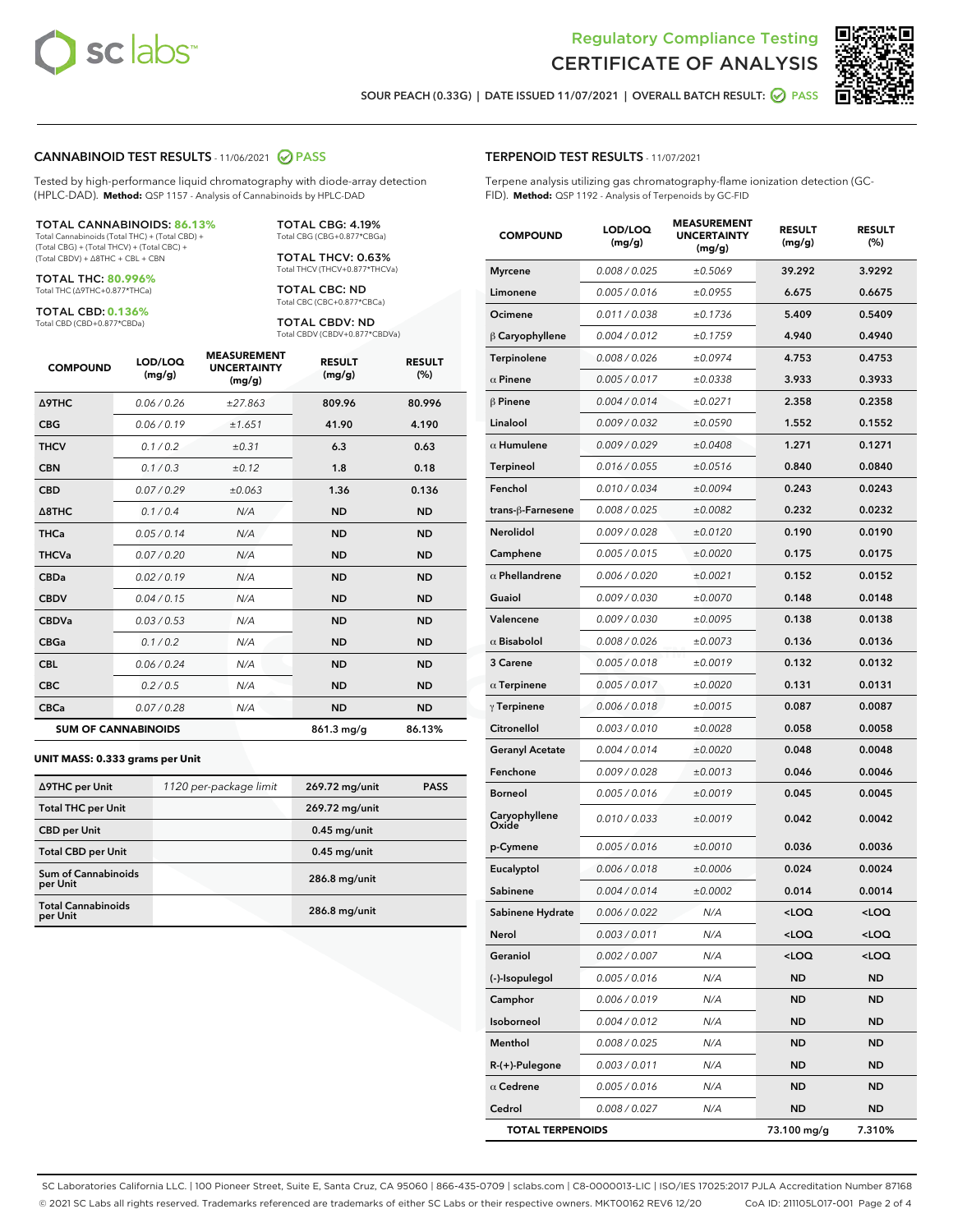



SOUR PEACH (0.33G) | DATE ISSUED 11/07/2021 | OVERALL BATCH RESULT: ● PASS

# CATEGORY 1 PESTICIDE TEST RESULTS - 11/07/2021 2 PASS

Pesticide and plant growth regulator analysis utilizing high-performance liquid chromatography-mass spectrometry (HPLC-MS) or gas chromatography-mass spectrometry (GC-MS). \*GC-MS utilized where indicated. **Method:** QSP 1212 - Analysis of Pesticides and Mycotoxins by LC-MS or QSP 1213 - Analysis of Pesticides by GC-MS

| 0.03 / 0.08<br><b>ND</b><br><b>PASS</b><br>Aldicarb<br>$\ge$ LOD<br>N/A<br>Carbofuran<br>0.02 / 0.05<br>$\ge$ LOD<br>N/A<br><b>ND</b><br><b>PASS</b><br>Chlordane*<br>0.03 / 0.08<br>$\ge$ LOD<br>N/A<br><b>ND</b><br><b>PASS</b><br>Chlorfenapyr*<br>0.03/0.10<br>$\ge$ LOD<br>N/A<br><b>ND</b><br><b>PASS</b><br>Chlorpyrifos<br>0.02 / 0.06<br>N/A<br><b>ND</b><br><b>PASS</b><br>$\ge$ LOD<br>Coumaphos<br>0.02 / 0.07<br>N/A<br><b>ND</b><br><b>PASS</b><br>$\ge$ LOD<br>Daminozide<br>0.02 / 0.07<br>N/A<br><b>ND</b><br><b>PASS</b><br>$\ge$ LOD<br><b>DDVP</b><br>0.03/0.09<br>$>$ LOD<br>N/A<br><b>ND</b><br><b>PASS</b><br>(Dichlorvos)<br>Dimethoate<br>0.03 / 0.08<br>$\ge$ LOD<br><b>ND</b><br><b>PASS</b><br>N/A<br>0.03/0.10<br>N/A<br><b>ND</b><br><b>PASS</b><br>Ethoprop(hos)<br>$>$ LOD<br>0.02 / 0.06<br>N/A<br><b>ND</b><br><b>PASS</b><br>$\ge$ LOD<br>Etofenprox<br>Fenoxycarb<br>0.03 / 0.08<br>$\ge$ LOD<br>N/A<br><b>ND</b><br><b>PASS</b><br>0.03 / 0.08<br>$\ge$ LOD<br>N/A<br><b>ND</b><br><b>PASS</b><br>Fipronil<br>Imazalil<br>0.02 / 0.06<br>$>$ LOD<br>N/A<br><b>ND</b><br><b>PASS</b><br><b>Methiocarb</b><br>0.02 / 0.07<br>$\ge$ LOD<br>N/A<br><b>ND</b><br><b>PASS</b><br>Methyl<br>0.03/0.10<br>N/A<br><b>ND</b><br><b>PASS</b><br>$\ge$ LOD<br>parathion<br>0.03/0.09<br><b>Mevinphos</b><br>$\ge$ LOD<br>N/A<br><b>ND</b><br><b>PASS</b><br>Paclobutrazol<br>0.02 / 0.05<br>$>$ LOD<br>N/A<br><b>ND</b><br><b>PASS</b><br>0.03/0.09<br>N/A<br>$\ge$ LOD<br><b>ND</b><br><b>PASS</b><br>Propoxur<br>0.03 / 0.08<br><b>ND</b><br><b>PASS</b><br>Spiroxamine<br>$\ge$ LOD<br>N/A<br>Thiacloprid<br>0.03/0.10<br>$\ge$ LOD<br>N/A<br><b>ND</b><br><b>PASS</b> | <b>COMPOUND</b> | LOD/LOQ<br>$(\mu g/g)$ | <b>ACTION</b><br><b>LIMIT</b><br>$(\mu g/g)$ | <b>MEASUREMENT</b><br><b>UNCERTAINTY</b><br>$(\mu g/g)$ | <b>RESULT</b><br>$(\mu g/g)$ | <b>RESULT</b> |
|----------------------------------------------------------------------------------------------------------------------------------------------------------------------------------------------------------------------------------------------------------------------------------------------------------------------------------------------------------------------------------------------------------------------------------------------------------------------------------------------------------------------------------------------------------------------------------------------------------------------------------------------------------------------------------------------------------------------------------------------------------------------------------------------------------------------------------------------------------------------------------------------------------------------------------------------------------------------------------------------------------------------------------------------------------------------------------------------------------------------------------------------------------------------------------------------------------------------------------------------------------------------------------------------------------------------------------------------------------------------------------------------------------------------------------------------------------------------------------------------------------------------------------------------------------------------------------------------------------------------------------------------------------------------------------------------------|-----------------|------------------------|----------------------------------------------|---------------------------------------------------------|------------------------------|---------------|
|                                                                                                                                                                                                                                                                                                                                                                                                                                                                                                                                                                                                                                                                                                                                                                                                                                                                                                                                                                                                                                                                                                                                                                                                                                                                                                                                                                                                                                                                                                                                                                                                                                                                                                    |                 |                        |                                              |                                                         |                              |               |
|                                                                                                                                                                                                                                                                                                                                                                                                                                                                                                                                                                                                                                                                                                                                                                                                                                                                                                                                                                                                                                                                                                                                                                                                                                                                                                                                                                                                                                                                                                                                                                                                                                                                                                    |                 |                        |                                              |                                                         |                              |               |
|                                                                                                                                                                                                                                                                                                                                                                                                                                                                                                                                                                                                                                                                                                                                                                                                                                                                                                                                                                                                                                                                                                                                                                                                                                                                                                                                                                                                                                                                                                                                                                                                                                                                                                    |                 |                        |                                              |                                                         |                              |               |
|                                                                                                                                                                                                                                                                                                                                                                                                                                                                                                                                                                                                                                                                                                                                                                                                                                                                                                                                                                                                                                                                                                                                                                                                                                                                                                                                                                                                                                                                                                                                                                                                                                                                                                    |                 |                        |                                              |                                                         |                              |               |
|                                                                                                                                                                                                                                                                                                                                                                                                                                                                                                                                                                                                                                                                                                                                                                                                                                                                                                                                                                                                                                                                                                                                                                                                                                                                                                                                                                                                                                                                                                                                                                                                                                                                                                    |                 |                        |                                              |                                                         |                              |               |
|                                                                                                                                                                                                                                                                                                                                                                                                                                                                                                                                                                                                                                                                                                                                                                                                                                                                                                                                                                                                                                                                                                                                                                                                                                                                                                                                                                                                                                                                                                                                                                                                                                                                                                    |                 |                        |                                              |                                                         |                              |               |
|                                                                                                                                                                                                                                                                                                                                                                                                                                                                                                                                                                                                                                                                                                                                                                                                                                                                                                                                                                                                                                                                                                                                                                                                                                                                                                                                                                                                                                                                                                                                                                                                                                                                                                    |                 |                        |                                              |                                                         |                              |               |
|                                                                                                                                                                                                                                                                                                                                                                                                                                                                                                                                                                                                                                                                                                                                                                                                                                                                                                                                                                                                                                                                                                                                                                                                                                                                                                                                                                                                                                                                                                                                                                                                                                                                                                    |                 |                        |                                              |                                                         |                              |               |
|                                                                                                                                                                                                                                                                                                                                                                                                                                                                                                                                                                                                                                                                                                                                                                                                                                                                                                                                                                                                                                                                                                                                                                                                                                                                                                                                                                                                                                                                                                                                                                                                                                                                                                    |                 |                        |                                              |                                                         |                              |               |
|                                                                                                                                                                                                                                                                                                                                                                                                                                                                                                                                                                                                                                                                                                                                                                                                                                                                                                                                                                                                                                                                                                                                                                                                                                                                                                                                                                                                                                                                                                                                                                                                                                                                                                    |                 |                        |                                              |                                                         |                              |               |
|                                                                                                                                                                                                                                                                                                                                                                                                                                                                                                                                                                                                                                                                                                                                                                                                                                                                                                                                                                                                                                                                                                                                                                                                                                                                                                                                                                                                                                                                                                                                                                                                                                                                                                    |                 |                        |                                              |                                                         |                              |               |
|                                                                                                                                                                                                                                                                                                                                                                                                                                                                                                                                                                                                                                                                                                                                                                                                                                                                                                                                                                                                                                                                                                                                                                                                                                                                                                                                                                                                                                                                                                                                                                                                                                                                                                    |                 |                        |                                              |                                                         |                              |               |
|                                                                                                                                                                                                                                                                                                                                                                                                                                                                                                                                                                                                                                                                                                                                                                                                                                                                                                                                                                                                                                                                                                                                                                                                                                                                                                                                                                                                                                                                                                                                                                                                                                                                                                    |                 |                        |                                              |                                                         |                              |               |
|                                                                                                                                                                                                                                                                                                                                                                                                                                                                                                                                                                                                                                                                                                                                                                                                                                                                                                                                                                                                                                                                                                                                                                                                                                                                                                                                                                                                                                                                                                                                                                                                                                                                                                    |                 |                        |                                              |                                                         |                              |               |
|                                                                                                                                                                                                                                                                                                                                                                                                                                                                                                                                                                                                                                                                                                                                                                                                                                                                                                                                                                                                                                                                                                                                                                                                                                                                                                                                                                                                                                                                                                                                                                                                                                                                                                    |                 |                        |                                              |                                                         |                              |               |
|                                                                                                                                                                                                                                                                                                                                                                                                                                                                                                                                                                                                                                                                                                                                                                                                                                                                                                                                                                                                                                                                                                                                                                                                                                                                                                                                                                                                                                                                                                                                                                                                                                                                                                    |                 |                        |                                              |                                                         |                              |               |
|                                                                                                                                                                                                                                                                                                                                                                                                                                                                                                                                                                                                                                                                                                                                                                                                                                                                                                                                                                                                                                                                                                                                                                                                                                                                                                                                                                                                                                                                                                                                                                                                                                                                                                    |                 |                        |                                              |                                                         |                              |               |
|                                                                                                                                                                                                                                                                                                                                                                                                                                                                                                                                                                                                                                                                                                                                                                                                                                                                                                                                                                                                                                                                                                                                                                                                                                                                                                                                                                                                                                                                                                                                                                                                                                                                                                    |                 |                        |                                              |                                                         |                              |               |
|                                                                                                                                                                                                                                                                                                                                                                                                                                                                                                                                                                                                                                                                                                                                                                                                                                                                                                                                                                                                                                                                                                                                                                                                                                                                                                                                                                                                                                                                                                                                                                                                                                                                                                    |                 |                        |                                              |                                                         |                              |               |
|                                                                                                                                                                                                                                                                                                                                                                                                                                                                                                                                                                                                                                                                                                                                                                                                                                                                                                                                                                                                                                                                                                                                                                                                                                                                                                                                                                                                                                                                                                                                                                                                                                                                                                    |                 |                        |                                              |                                                         |                              |               |
|                                                                                                                                                                                                                                                                                                                                                                                                                                                                                                                                                                                                                                                                                                                                                                                                                                                                                                                                                                                                                                                                                                                                                                                                                                                                                                                                                                                                                                                                                                                                                                                                                                                                                                    |                 |                        |                                              |                                                         |                              |               |

#### CATEGORY 2 PESTICIDE TEST RESULTS - 11/07/2021 @ PASS

| <b>COMPOUND</b>          | LOD/LOO<br>$(\mu g/g)$ | <b>ACTION</b><br><b>LIMIT</b><br>$(\mu g/g)$ | <b>MEASUREMENT</b><br><b>UNCERTAINTY</b><br>$(\mu g/g)$ | <b>RESULT</b><br>$(\mu g/g)$ | <b>RESULT</b> |
|--------------------------|------------------------|----------------------------------------------|---------------------------------------------------------|------------------------------|---------------|
| Abamectin                | 0.03/0.10              | 0.1                                          | N/A                                                     | <b>ND</b>                    | <b>PASS</b>   |
| Acephate                 | 0.02/0.07              | 0.1                                          | N/A                                                     | <b>ND</b>                    | <b>PASS</b>   |
| Acequinocyl              | 0.02/0.07              | 0.1                                          | N/A                                                     | <b>ND</b>                    | <b>PASS</b>   |
| Acetamiprid              | 0.02/0.05              | 0.1                                          | N/A                                                     | <b>ND</b>                    | <b>PASS</b>   |
| Azoxystrobin             | 0.02/0.07              | 0.1                                          | N/A                                                     | <b>ND</b>                    | <b>PASS</b>   |
| <b>Bifenazate</b>        | 0.01/0.04              | 0.1                                          | N/A                                                     | <b>ND</b>                    | <b>PASS</b>   |
| <b>Bifenthrin</b>        | 0.02 / 0.05            | 3                                            | N/A                                                     | <b>ND</b>                    | <b>PASS</b>   |
| <b>Boscalid</b>          | 0.03/0.09              | 0.1                                          | N/A                                                     | <b>ND</b>                    | <b>PASS</b>   |
| Captan                   | 0.19/0.57              | 0.7                                          | N/A                                                     | <b>ND</b>                    | <b>PASS</b>   |
| Carbaryl                 | 0.02/0.06              | 0.5                                          | N/A                                                     | <b>ND</b>                    | <b>PASS</b>   |
| Chlorantranilip-<br>role | 0.04/0.12              | 10                                           | N/A                                                     | <b>ND</b>                    | <b>PASS</b>   |
| Clofentezine             | 0.03/0.09              | 0.1                                          | N/A                                                     | <b>ND</b>                    | <b>PASS</b>   |

| <b>CATEGORY 2 PESTICIDE TEST RESULTS</b> - 11/07/2021 continued |  |
|-----------------------------------------------------------------|--|
|                                                                 |  |

| <b>COMPOUND</b>               | LOD/LOQ<br>(µg/g) | <b>ACTION</b><br>LIMIT<br>$(\mu g/g)$ | <b>MEASUREMENT</b><br><b>UNCERTAINTY</b><br>$(\mu g/g)$ | <b>RESULT</b><br>(µg/g) | <b>RESULT</b> |
|-------------------------------|-------------------|---------------------------------------|---------------------------------------------------------|-------------------------|---------------|
| Cyfluthrin                    | 0.12 / 0.38       | 2                                     | N/A                                                     | <b>ND</b>               | <b>PASS</b>   |
| Cypermethrin                  | 0.11 / 0.32       | $\mathcal{I}$                         | N/A                                                     | <b>ND</b>               | <b>PASS</b>   |
| Diazinon                      | 0.02 / 0.05       | 0.1                                   | N/A                                                     | <b>ND</b>               | <b>PASS</b>   |
| Dimethomorph                  | 0.03 / 0.09       | 2                                     | N/A                                                     | <b>ND</b>               | <b>PASS</b>   |
| Etoxazole                     | 0.02 / 0.06       | 0.1                                   | N/A                                                     | <b>ND</b>               | <b>PASS</b>   |
| Fenhexamid                    | 0.03 / 0.09       | 0.1                                   | N/A                                                     | <b>ND</b>               | <b>PASS</b>   |
| Fenpyroximate                 | 0.02 / 0.06       | 0.1                                   | N/A                                                     | <b>ND</b>               | <b>PASS</b>   |
| Flonicamid                    | 0.03 / 0.10       | 0.1                                   | N/A                                                     | <b>ND</b>               | <b>PASS</b>   |
| Fludioxonil                   | 0.03 / 0.10       | 0.1                                   | N/A                                                     | <b>ND</b>               | <b>PASS</b>   |
| Hexythiazox                   | 0.02 / 0.07       | 0.1                                   | N/A                                                     | <b>ND</b>               | <b>PASS</b>   |
| Imidacloprid                  | 0.04 / 0.11       | 5                                     | N/A                                                     | <b>ND</b>               | <b>PASS</b>   |
| Kresoxim-methyl               | 0.02 / 0.07       | 0.1                                   | N/A                                                     | <b>ND</b>               | <b>PASS</b>   |
| Malathion                     | 0.03 / 0.09       | 0.5                                   | N/A                                                     | <b>ND</b>               | <b>PASS</b>   |
| Metalaxyl                     | 0.02 / 0.07       | $\overline{c}$                        | N/A                                                     | <b>ND</b>               | <b>PASS</b>   |
| Methomyl                      | 0.03 / 0.10       | $\mathcal{I}$                         | N/A                                                     | <b>ND</b>               | <b>PASS</b>   |
| Myclobutanil                  | 0.03 / 0.09       | 0.1                                   | N/A                                                     | <b>ND</b>               | <b>PASS</b>   |
| Naled                         | 0.02 / 0.07       | 0.1                                   | N/A                                                     | <b>ND</b>               | <b>PASS</b>   |
| Oxamyl                        | 0.04 / 0.11       | 0.5                                   | N/A                                                     | <b>ND</b>               | <b>PASS</b>   |
| Pentachloronitro-<br>benzene* | 0.03/0.09         | 0.1                                   | N/A                                                     | <b>ND</b>               | <b>PASS</b>   |
| Permethrin                    | 0.04 / 0.12       | 0.5                                   | N/A                                                     | <b>ND</b>               | <b>PASS</b>   |
| Phosmet                       | 0.03 / 0.10       | 0.1                                   | N/A                                                     | <b>ND</b>               | <b>PASS</b>   |
| Piperonylbu-<br>toxide        | 0.02 / 0.07       | 3                                     | N/A                                                     | <b>ND</b>               | <b>PASS</b>   |
| Prallethrin                   | 0.03 / 0.08       | 0.1                                   | N/A                                                     | <b>ND</b>               | <b>PASS</b>   |
| Propiconazole                 | 0.02 / 0.07       | 0.1                                   | N/A                                                     | <b>ND</b>               | <b>PASS</b>   |
| Pyrethrins                    | 0.04 / 0.12       | 0.5                                   | N/A                                                     | <b>ND</b>               | <b>PASS</b>   |
| Pyridaben                     | 0.02 / 0.07       | 0.1                                   | N/A                                                     | <b>ND</b>               | <b>PASS</b>   |
| Spinetoram                    | 0.02 / 0.07       | 0.1                                   | N/A                                                     | <b>ND</b>               | <b>PASS</b>   |
| Spinosad                      | 0.02 / 0.07       | 0.1                                   | N/A                                                     | <b>ND</b>               | <b>PASS</b>   |
| Spiromesifen                  | 0.02 / 0.05       | 0.1                                   | N/A                                                     | <b>ND</b>               | <b>PASS</b>   |
| Spirotetramat                 | 0.02 / 0.06       | 0.1                                   | N/A                                                     | <b>ND</b>               | <b>PASS</b>   |
| Tebuconazole                  | 0.02 / 0.07       | 0.1                                   | N/A                                                     | <b>ND</b>               | <b>PASS</b>   |
| Thiamethoxam                  | 0.03 / 0.10       | 5                                     | N/A                                                     | <b>ND</b>               | <b>PASS</b>   |
| Trifloxystrobin               | 0.03 / 0.08       | 0.1                                   | N/A                                                     | <b>ND</b>               | <b>PASS</b>   |

SC Laboratories California LLC. | 100 Pioneer Street, Suite E, Santa Cruz, CA 95060 | 866-435-0709 | sclabs.com | C8-0000013-LIC | ISO/IES 17025:2017 PJLA Accreditation Number 87168 © 2021 SC Labs all rights reserved. Trademarks referenced are trademarks of either SC Labs or their respective owners. MKT00162 REV6 12/20 CoA ID: 211105L017-001 Page 3 of 4